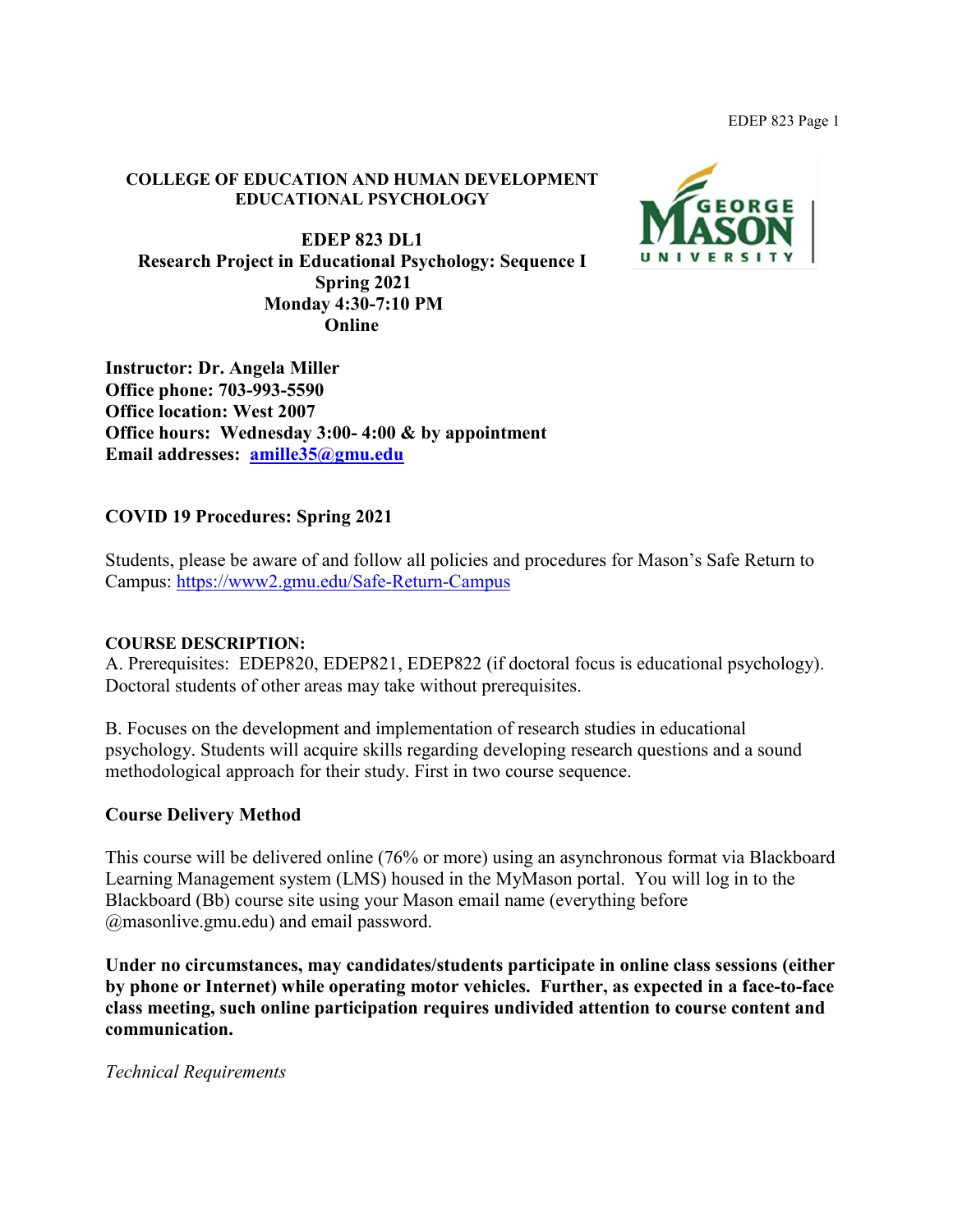To participate in this course, students will need to satisfy the following technical requirements:

• High-speed Internet access with standard up-to-date browsers. To get a list of Blackboard's supported browsers see: [https://help.blackboard.com/Learn/Student/Getting\\_Started/Browser\\_Support#supported-browsers](https://help.blackboard.com/Learn/Student/Getting_Started/Browser_Support#supported-browsers)

To get a list of supported operation systems on different devices see: [https://help.blackboard.com/Learn/Student/Getting\\_Started/Browser\\_Support#tested-devices-and](https://help.blackboard.com/Learn/Student/Getting_Started/Browser_Support#tested-devices-and-operating-systems)[operating-systems](https://help.blackboard.com/Learn/Student/Getting_Started/Browser_Support#tested-devices-and-operating-systems)

- Students must maintain consistent and reliable access to their GMU email and Blackboard, as these are the official methods of communication for this course.
- Students may be asked to create logins and passwords on supplemental websites and/or to download trial software to their computer or tablet as part of course requirements.
- The following software plug-ins for PCs and Macs, respectively, are available for free download:
	- o Adobe Acrobat Reader: <https://get.adobe.com/reader/>
	- o Windows Media Player: <https://support.microsoft.com/en-us/help/14209/get-windows-media-player>
	- o Apple Quick Time Player: [www.apple.com/quicktime/download/](http://www.apple.com/quicktime/download/)

### *Expectations*

- Course Week: Our course week will begin on the day that our synchronous meetings take place as indicated on the Schedule of Classes.
- Log-in Frequency: Students must actively check the course Blackboard site and their GMU email for communications from the instructor, class discussions, and/or access to course materials at least 2 times per week. In addition, students must log-in for all scheduled online synchronous meetings.
- Participation: Students are expected to actively engage in all course activities throughout the semester, which includes viewing all course materials, completing course activities and assignments, and participating in course discussions and group interactions.
- Technical Competence: Students are expected to demonstrate competence in the use of all course technology. Students who are struggling with technical components of the course are expected to seek assistance from the instructor and/or College or University technical services.
- Technical Issues: Students should anticipate some technical difficulties during the semester and should, therefore, budget their time accordingly. Late work will not be accepted based on individual technical issues.
- Workload: Please be aware that this course is **not** self-paced. Students are expected to meet *specific deadlines* and *due dates* listed in the **Class Schedule** section of this syllabus. It is the student's responsibility to keep track of the weekly course schedule of topics, readings, activities and assignments due.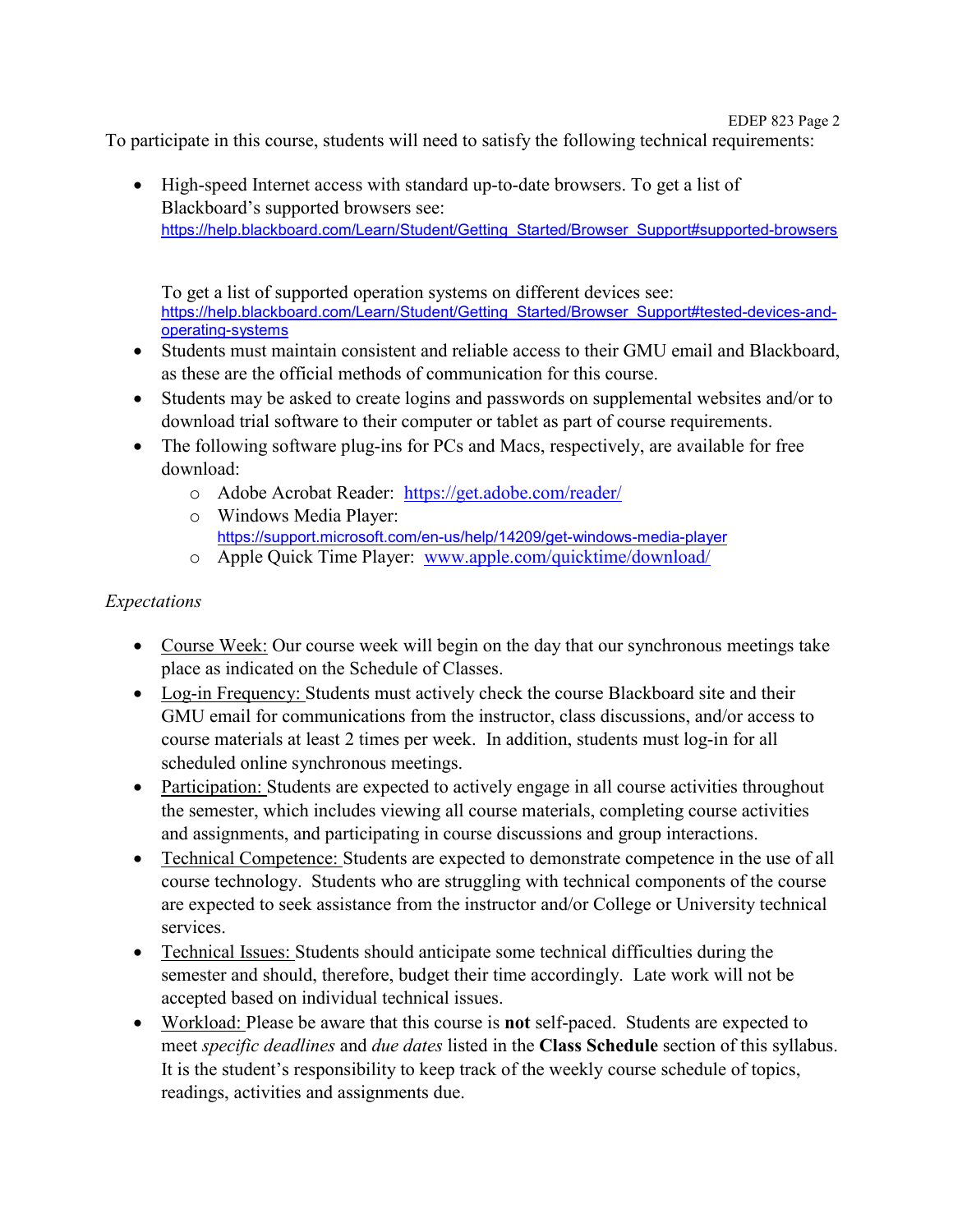- Instructor Support: Students may schedule a one-on-one meeting to discuss course requirements, content or other course-related issues. Those unable to come to a Mason campus can meet with the instructor via telephone or web conference. Students should email the instructor to schedule a one-on-one session, including their preferred meeting method and suggested dates/times.
- Netiquette: The course environment is a collaborative space. Experience shows that even an innocent remark typed in the online environment can be misconstrued. Students must always re-read their responses carefully before posting them, so as others do not consider them as personal offenses. *Be positive in your approach with others and diplomatic in selecting your words*. Remember that you are not competing with classmates, but sharing information and learning from others. All faculty are similarly expected to be respectful in all communications.
- Accommodations: Online learners who require effective accommodations to insure accessibility must be registered with George Mason University Disability Services.

## **NATURE OF COURSE DELIVERY:**

This course consists of lectures, group and electronic discussions, in class activities, and individual/group assignments.

# **LEARNER OUTCOMES:**

### **This course is designed to enable students to:**

- design and conduct a study of some aspects of human learning within an educational or other relevant setting
- synthesize and apply information in the context of an actual problem
- design the basic components of a small-scale quantitative/qualitative research study, including descriptive statistics and inferential statistics
- write clearly and coherently about the conceptual framework, questions, and methods used in a research study
- deal appropriately with ethical issues in research
- develop research hypotheses that relate to research questions
- demonstrate an understanding of quantitative or qualitative research design through completion of a project
- identify threats to internal and external validity in simulated studies, and their own research design
- develop and reinforce their critical thinking, oral, and writing skills

# **PROFESSIONAL STANDARDS:**

The program goals are consistent with the following Learner-Centered Psychological Principles outlined by the American Psychological Association Presidential Task Force in Education (APA, Division 15).

- Principle 1: The Nature of Learning Process
- Principle 2: Goals of the Learning Process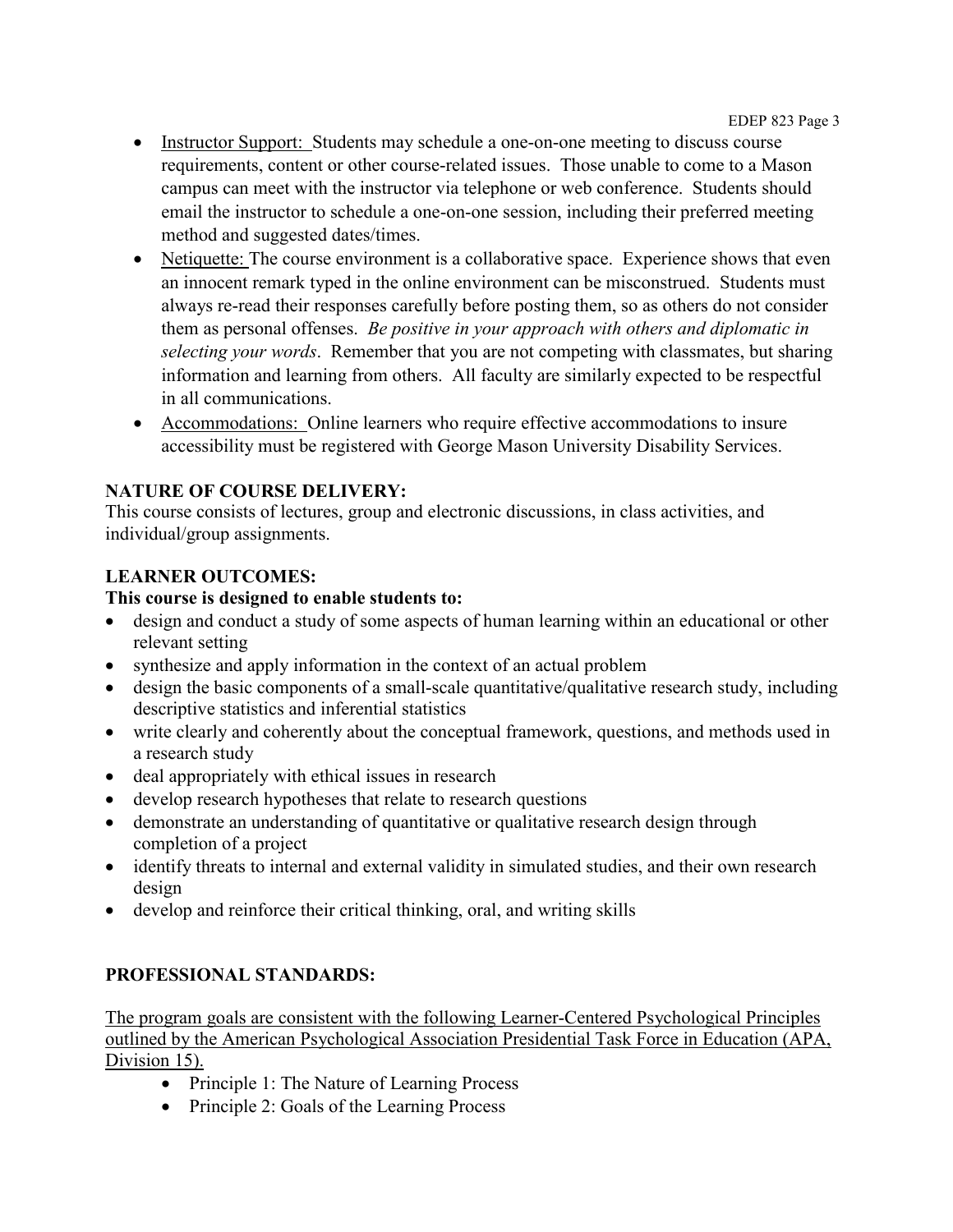- Principle 3: Construction of Knowledge
- Principle 4: Strategic Thinking
- Principle 5: Thinking about Thinking
- Principle 6: Context of Learning
- Principle 7: Motivational and Emotional Influences on Learning
- Principle 8: Intrinsic Motivation to Learn
- Principle 9: Effects of Motivation on Effort
- Principle 11: Social Influences on Learning
- Principle 13: Learning and Diversity

For more information please see:

American Psychological Association (1997). Learner-Centered Psychological Principles*: Guidelines for the Teaching of Educational Psychology in Teacher Education Programs*. Retrieved October 14, 2002 from [http://www.apa.org](http://www.apa.org/)

#### **REQUIRED TEXTS:**

1) A research methods textbook (from EDRS 810):

- Creswell, J. W. (2012). *Educational research: Planning, conducting, and evaluating quantitative and qualitative research.* (4<sup>th</sup> ed.) Upper Saddle River, NJ: Pearson. OR
- Johnson, R. B., & Christensen, L. (2017). *Educational research: Quantitative, qualitative, & mixed approaches* (6<sup>th</sup> ed.) Los Angeles, CA: Sage.

\*NOTE: Earlier editions are fine if you have purchased them for other classes.

- 2) Goodson, P. (2017). *Becoming an academic writer* (2nd ed.) Los Angeles, CA: Sage.
- 3) A book about academic writing (see list on Bb)
- 4) Other required readings will be available on Blackboard or through GMU's electronic journal or book database.

#### **RECOMMENDED TEXTS:**

American Psychological Association. (2020). *Publication manual of the American Psychological Association* (7<sup>th</sup> ed). American Psychological Association.

### **COURSE REQUIREMENTS AND EVALUATION CRITERIA:**

#### *Course Requirements*

It is expected that each of you will:

1. Read all assigned materials for the course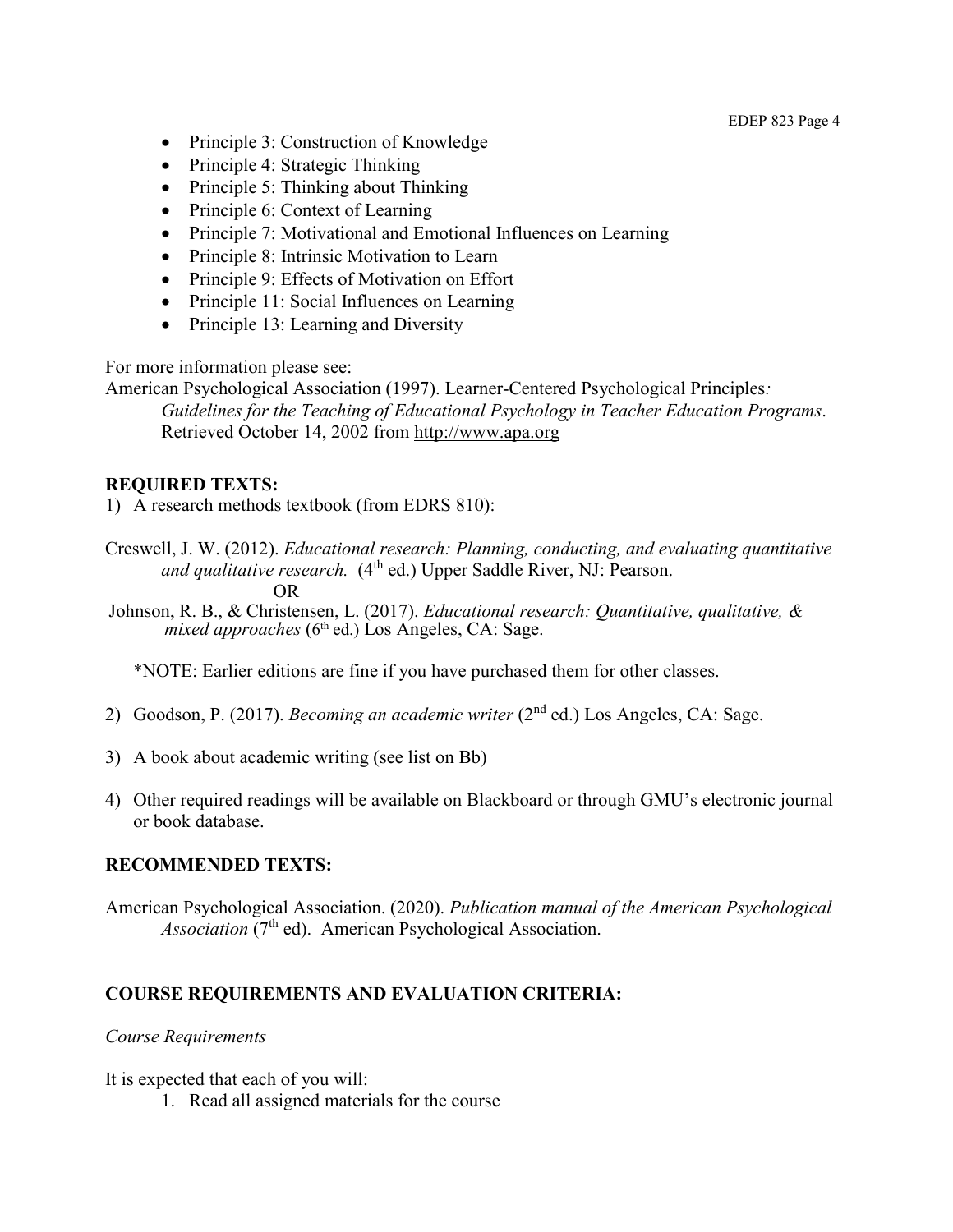- 2. Critique, present/discuss assigned readings in class \*
- 3. Participate in classroom activities that reflect critical reading of materials
- 4. Write a research proposal and present in a poster session \*
- 5. Attend each class session

#### *Course Evaluation*

1. Research Proposal: Students will write a research proposal that focuses in a specific content area of interest. The paper should include the following sections: (1) Statement of the Problem; (2) Purpose of the Study; (3) Significance of the Study; (4) Review of Literature; (5) Questions and/or Hypotheses; (6) Design / Procedure; (7) Sample; (8) Measures; (9) Data Collection; and (10) Analysis Plan. Some of these sections are submitted as smaller assignments and the full research proposal will be submitted as a final paper. The paper must adhere to the APA Publication Manual Guidelines.

2. Book Discussion: Each student will select a book on academic writing and read it during the semester. A one page maximum overview of the book will be submitted and students will participate in a book group discussion of academic writing.

2. Poster Presentation: The planned research project will be presented in a poster presentation conference format at the end of the semester following APA presentation guidelines.

3. Human Subjects Proposal Certification and Research Application Submission: Students will be asked to complete Mandatory Training for Persons Conducting Research Using Human Subjects. Information is available online:<http://research.gmu.edu/ORSP/HumanTraining.html>The training can be accessed from: [http://www.citiprogram.org](http://www.citiprogram.org/) Copy and paste your completion certificate into a word document or save as a PDF, then upload a copy of the certificate file to Blackboard. In addition, students will complete the research application and submit it to the Human Subjects Institutional Review Board for review.

4. Class participation and Attendance: Because of the importance of lecture and discussion to your total learning experience, I wish to encourage you to both attend and participate in class regularly. Attendance, punctuality, preparation, and active contribution to small and large group efforts are essential. These elements of your behavior will reflect the professional attitude implied in the course goals and will account for 10% of your course grade. With reference to the grading scale described later in this syllabus, you will note that this percentage is equivalent to a full letter grade. Students who must miss a class must notify the instructor (preferably in advance) and are responsible for completing all assignments and readings for the next class. Late assignments will not be accepted unless a serious emergency arises and the instructor is notified promptly.

*Grading Policy*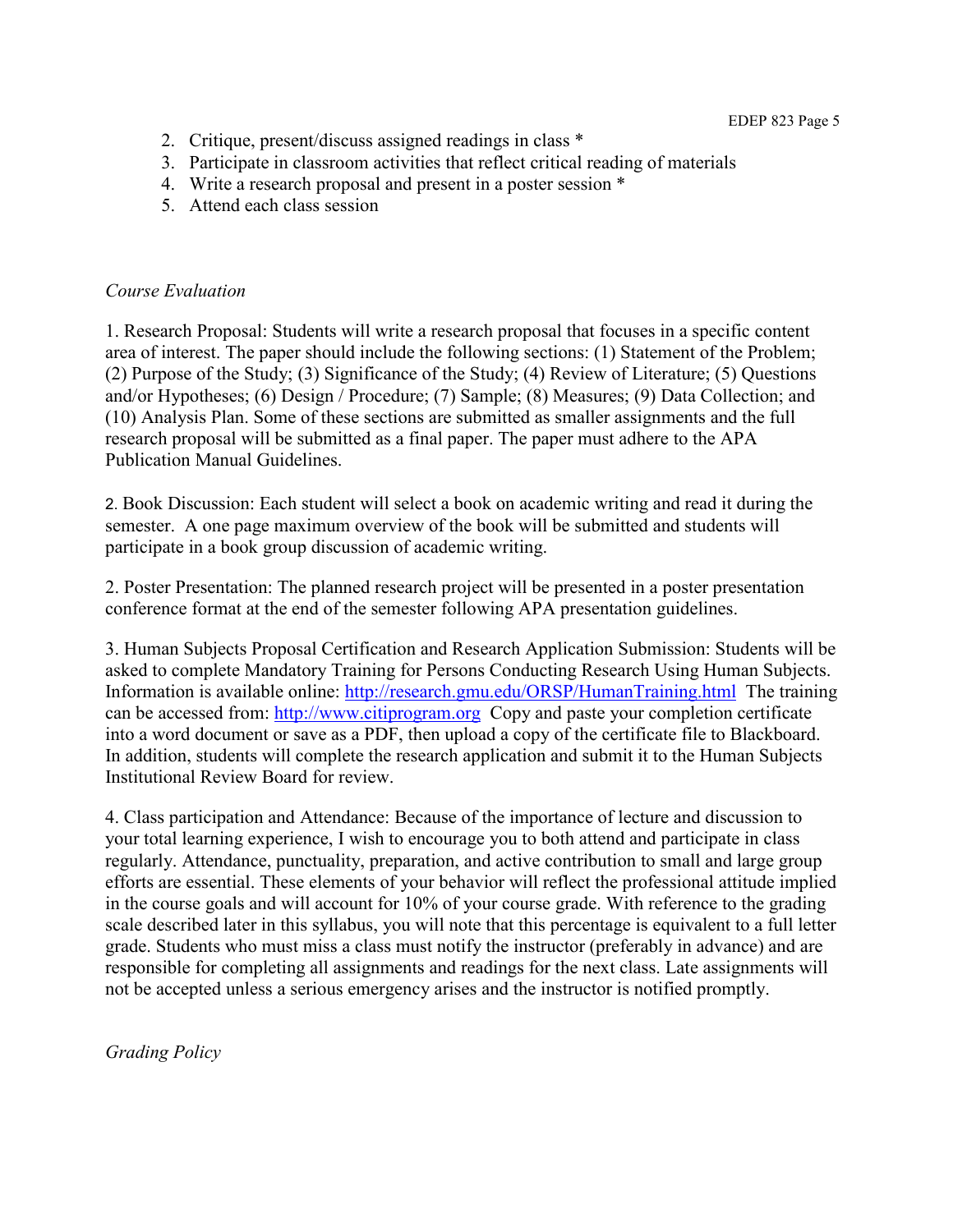| <b>Research Problem Statement (Research Question)</b>                                        | $5\%$ |
|----------------------------------------------------------------------------------------------|-------|
| Overview (Intro/Statement of Problem/Significance)                                           | 10%   |
| Review of Literature                                                                         | 15%   |
| Methods (Design/Procedure/Sample/Measures)                                                   | 15%   |
| Human Subjects Citi-training and IRB proposal submission                                     | $5\%$ |
| IRB responses submitted and approval received                                                | 5%    |
| <b>Book Discussion-Academic Writing</b>                                                      | 10%   |
| Poster Presentation ( $5\%$ poster + $5\%$ presentation)                                     | 10%   |
| Research Proposal (with all previous comments addressed)                                     | 15%   |
| <b>Class Participation and Attendance</b>                                                    | 10%   |
| $\lambda$ , $\lambda$ $\lambda$ $\lambda$ $\lambda$ $\lambda$ $\lambda$<br>$\sim$ 00.07.100/ |       |

| $A+ 98-100\%$   | 93 97.49%      | $A-90-92.49\%$ |
|-----------------|----------------|----------------|
| $B+$ 88.89.49%  | 83-87.49%      | $B-80-82.49\%$ |
| $C = 7079.49\%$ | F below $70\%$ |                |

### **Professional Dispositions**

See <https://cehd.gmu.edu/students/polices-procedures/>

### **GMU Policies and Resources for Students**

*Policies*

- Students must adhere to the guidelines of the Mason Honor Code (see <https://catalog.gmu.edu/policies/honor-code-system/> ).
- Students must follow the university policy for Responsible Use of Computing (see [http://universitypolicy.gmu.edu/policies/responsible-use-of-computing/\)](http://universitypolicy.gmu.edu/policies/responsible-use-of-computing/).
- Students are responsible for the content of university communications sent to their Mason email account and are required to activate their account and check it regularly. All communication from the university, college, school, and program will be sent to students **solely** through their Mason email account.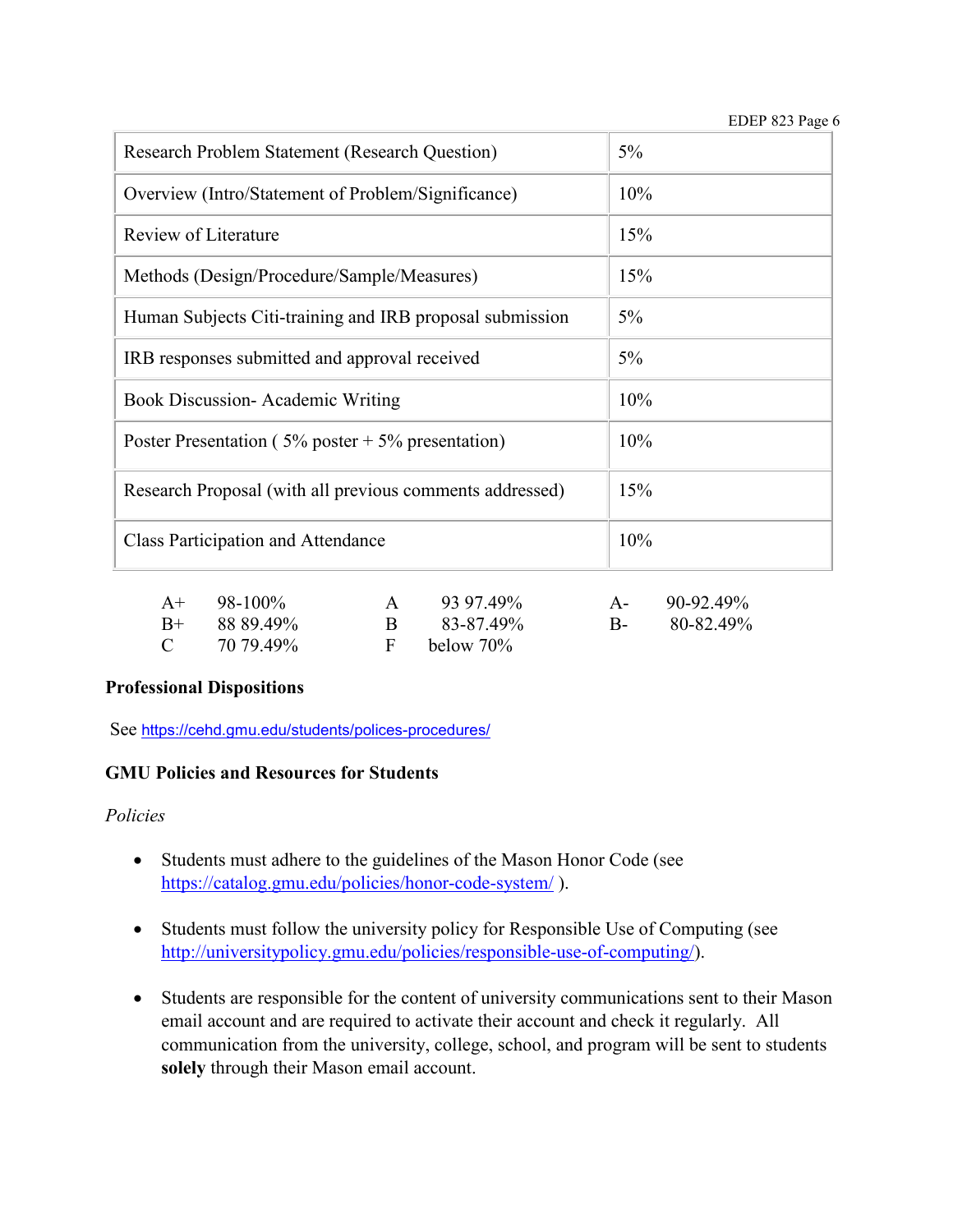EDEP 823 Page 7

- Students with disabilities who seek accommodations in a course must be registered with George Mason University Disability Services. Approved accommodations will begin at the time the written letter from Disability Services is received by the instructor (see [http://ds.gmu.edu/\)](http://ds.gmu.edu/).
- Students must silence all sound emitting devices during class unless otherwise authorized by the instructor.

### *Campus Resources*

- Support for submission of assignments to Tk20 should be directed to  $tk20$ help $@gmu$ .edu or [https://cehd.gmu.edu/aero/tk20.](https://cehd.gmu.edu/aero/tk20) Questions or concerns regarding use of Blackboard should be directed to [http://coursessupport.gmu.edu/.](http://coursessupport.gmu.edu/)
- For information on student support resources on campus, see <https://ctfe.gmu.edu/teaching/student-support-resources-on-campus>

### **Notice of mandatory reporting of sexual assault, interpersonal violence, and stalking:**

As a faculty member, I am designated as a "Responsible Employee," and must report all disclosures of sexual assault, interpersonal violence, and stalking to Mason's Title IX Coordinator per University Policy 1202. If you wish to speak with someone confidentially, please contact one of Mason's confidential resources, such as Student Support and Advocacy Center (SSAC) at 703-380-1434 or Counseling and Psychological Services (CAPS) at 703- 993-2380. You may also seek assistance from Mason's Title IX Coordinator by calling 703- 993-8730, or emailing titleix $(\partial \text{gmu.edu})$ .

### **For additional information on the College of Education and Human Development, please visit our website<https://cehd.gmu.edu/>**

### **Core Values Commitment**

The College of Education and Human Development is committed to collaboration, ethical leadership, innovation, research-based practice, and social justice. Students are expected to adhere to these principles: [http://cehd.gmu.edu/values/.](http://cehd.gmu.edu/values/)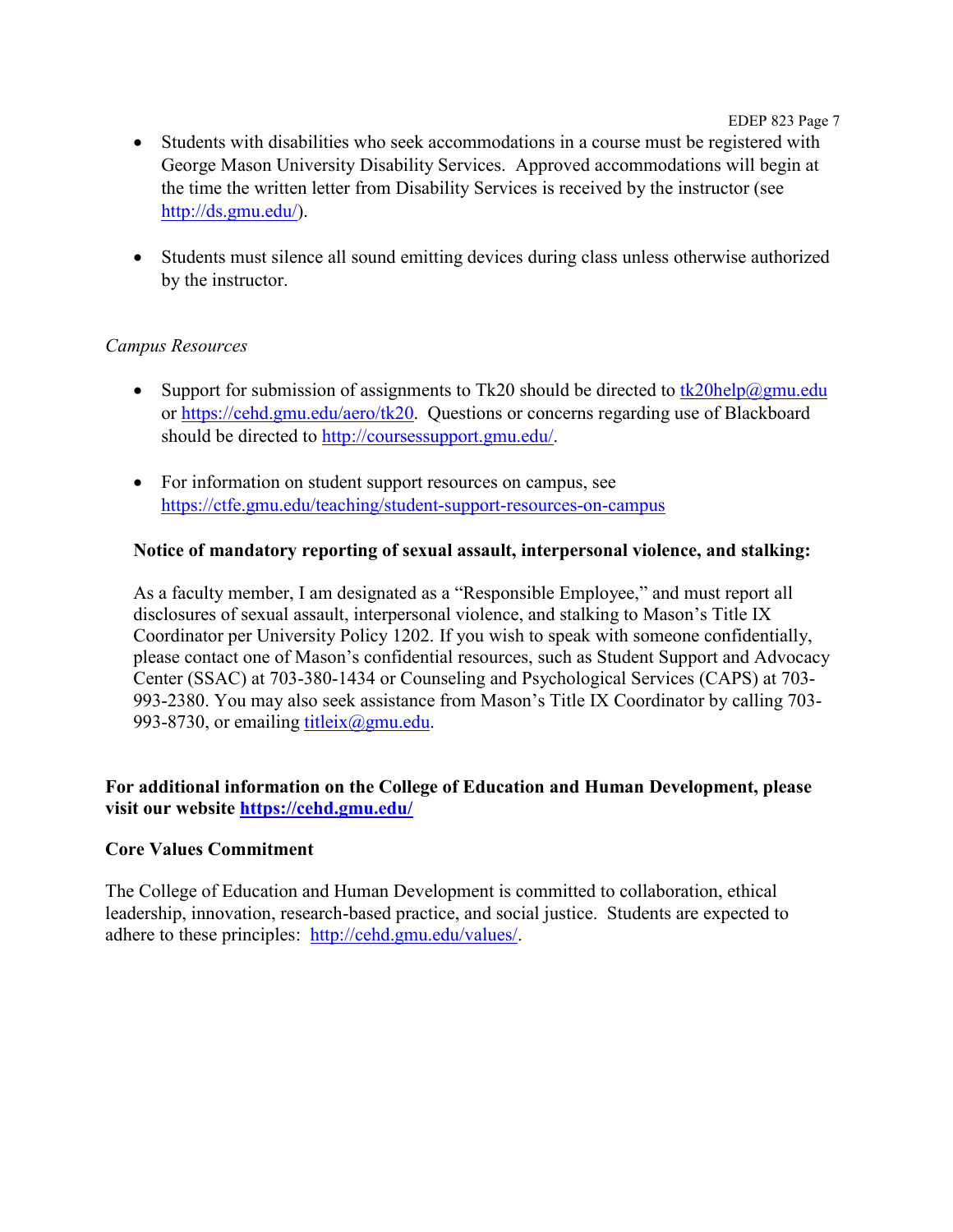# **TENTATIVE CLASS SCHEDULE**

| <b>Date</b> | <b>Class</b>   | <b>Topic</b>                                              | Reading                                                                                                                                                                       | Due                                                                                                                                                                                                          |
|-------------|----------------|-----------------------------------------------------------|-------------------------------------------------------------------------------------------------------------------------------------------------------------------------------|--------------------------------------------------------------------------------------------------------------------------------------------------------------------------------------------------------------|
| 1/25        | $\mathbf{1}$   | Intro<br>Review Syllabus                                  | Course Syllabus                                                                                                                                                               | Free write (upload to Bb -<br>end of class)                                                                                                                                                                  |
| 2/1         | $\overline{2}$ | Identifying and Framing a<br>Research Problem             | Creswell Ch. 1, 5 & 6<br><b>OR</b><br>J&C Ch. 1 & 2<br>APA Div 15 webinar<br><b>OR</b><br><b>Activity Articles</b>                                                            | 5-6 Sentence Paragraph<br>Discussion Board posting<br>on Developing Habits for<br><b>Educational Research and</b><br>Academic Writing<br>Activity<br>*select book                                            |
| 2/8         | $\overline{3}$ | Conducting a Literature<br>Review<br>Specifying a Purpose | Creswell Ch. 2<br><b>OR</b><br><b>J&amp;C</b> Ch. 4<br>Suri & Clark (2009)<br>Goodson Appendix A                                                                              | <b>Research Problem</b><br><b>Statement</b>                                                                                                                                                                  |
| 2/15        | $\overline{4}$ | Theoretical /Conceptual<br>Framework                      | Creswell Ch. 3<br>*Goodson Ch. 1-3                                                                                                                                            | <b>CITI Training</b>                                                                                                                                                                                         |
| 2/22        | 5              | Research Design                                           | Creswell Ch. 8-10<br><b>OR</b><br>J&C Ch. 12-17<br>*Goodson Ch. 7                                                                                                             | Draft of Initial Design<br>Thoughts                                                                                                                                                                          |
| 3/1         | 6              | Participants and Sampling<br>Power Analysis               | Creswell Ch. 8-10<br>J&C Ch. 12-17<br>Sampling sections of at<br>least 2 articles in your<br>content area and 2<br>articles using your<br>intended methodological<br>approach | Find articles in your<br>content area and<br>methodological approach<br>and take notes about their<br>sampling strategies -what<br>they did and why they did<br>it<br><b>Introduction Section</b><br>Due 3/5 |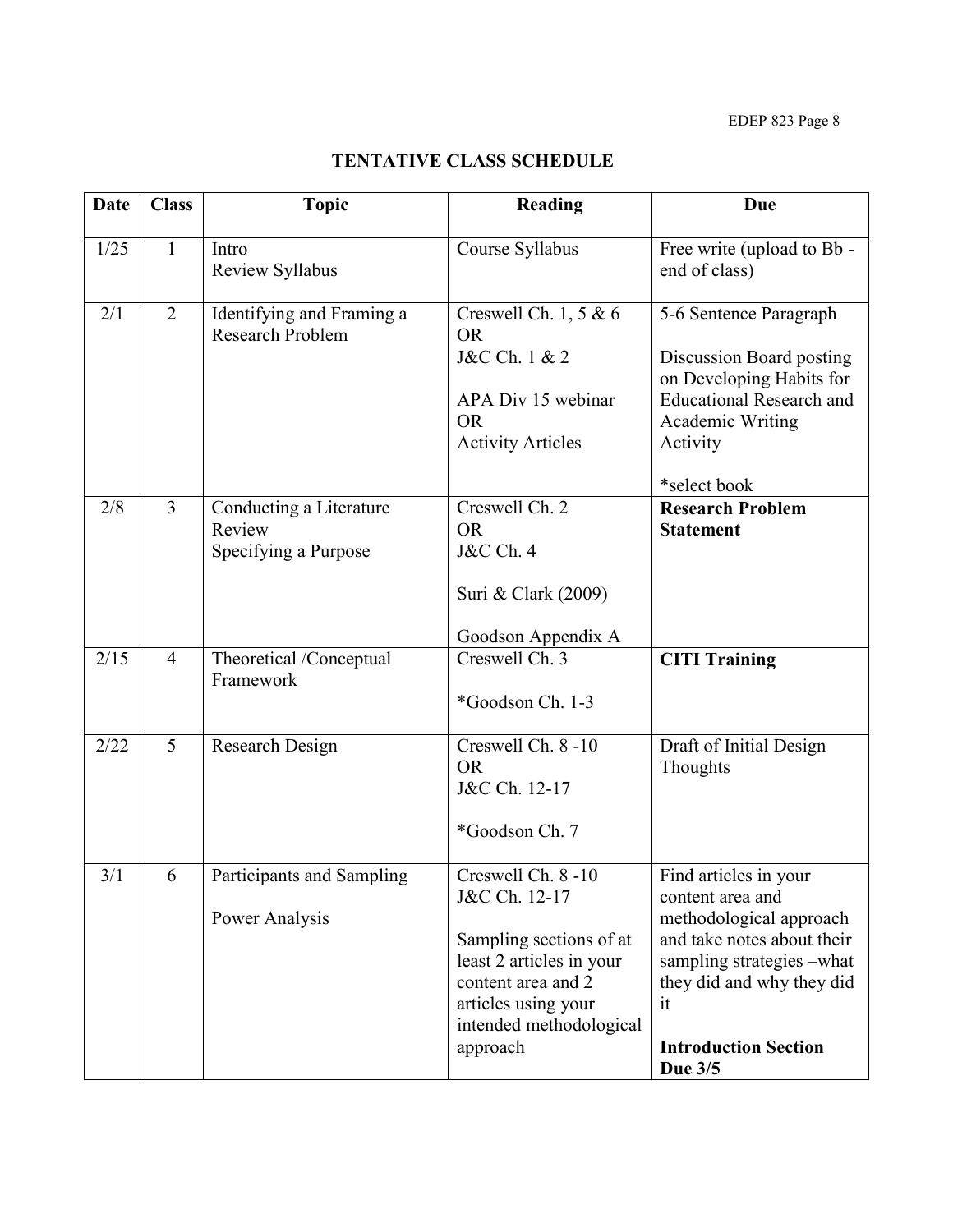|      |    |                           |                                                 | EDEP 823 Page 9          |
|------|----|---------------------------|-------------------------------------------------|--------------------------|
| 3/8  | 7  | <b>Collecting Data</b>    | Creswell Ch. 7                                  | <b>Literature Review</b> |
|      |    | Measurement               | <b>OR</b>                                       | Headings                 |
|      |    |                           | J&C Ch. 7-9                                     |                          |
|      |    |                           |                                                 |                          |
|      |    |                           | Qual: Data collection<br>sections of at least 2 |                          |
|      |    |                           | articles in your content                        |                          |
|      |    |                           | area and 2 using your                           |                          |
|      |    |                           | intended methodological                         |                          |
|      |    |                           | approach                                        |                          |
|      |    |                           | Quant: Measures section                         |                          |
|      |    |                           | of at least 2 articles that                     |                          |
|      |    |                           | use your DV measures                            |                          |
|      |    |                           | and measures section of                         |                          |
|      |    |                           | articles of at least 2 of                       |                          |
|      |    |                           | your other measures.                            |                          |
|      |    |                           |                                                 |                          |
| 3/15 | 8  | Review of IRB application | Creswell Ch. 4                                  | Planned Methods (bullet  |
|      |    | and IRB forms and process | OR.                                             | points)                  |
|      |    |                           | <b>J&amp;C</b> Ch. 6                            |                          |
|      |    |                           |                                                 |                          |
|      |    |                           | <b>Review GMU IRB</b><br>website                |                          |
| 3/22 | 9  | Writing Day /Individual   | Creswell Ch. 4                                  | <b>Literature Review</b> |
|      |    | Meetings                  | <b>OR</b>                                       | Section due 3/26         |
|      |    |                           | <b>J&amp;C</b> Ch. 5                            |                          |
|      |    |                           |                                                 | Peer Feedback on         |
|      |    |                           | *Goodson Ch. 8                                  | Methods                  |
|      |    |                           |                                                 |                          |
| 3/29 | 10 | Data Analysis Plan        | Creswell Ch. 8                                  | IRB draft due 4/2        |
|      |    |                           | <b>OR</b>                                       | List of Data             |
|      |    |                           | J&C Ch. 19 & 20                                 |                          |
|      |    |                           | Analysis section of two                         |                          |
|      |    |                           | articles using your                             |                          |
|      |    |                           | methodological                                  |                          |
|      |    |                           | approach                                        |                          |
| 4/5  | 11 | <b>Book Discussion</b>    |                                                 | <b>IRB</b> Application   |
|      |    |                           |                                                 | Submitted by 4/9         |
|      |    |                           |                                                 |                          |
| 4/12 | 12 | <b>Study Implications</b> | J&C Ch. 11                                      | Methods 4/16             |
|      |    |                           |                                                 |                          |
| 4/19 | 13 | <b>Study Limitations</b>  | <b>TBD</b>                                      |                          |
|      |    |                           | *Goodson Ch. 4-6                                |                          |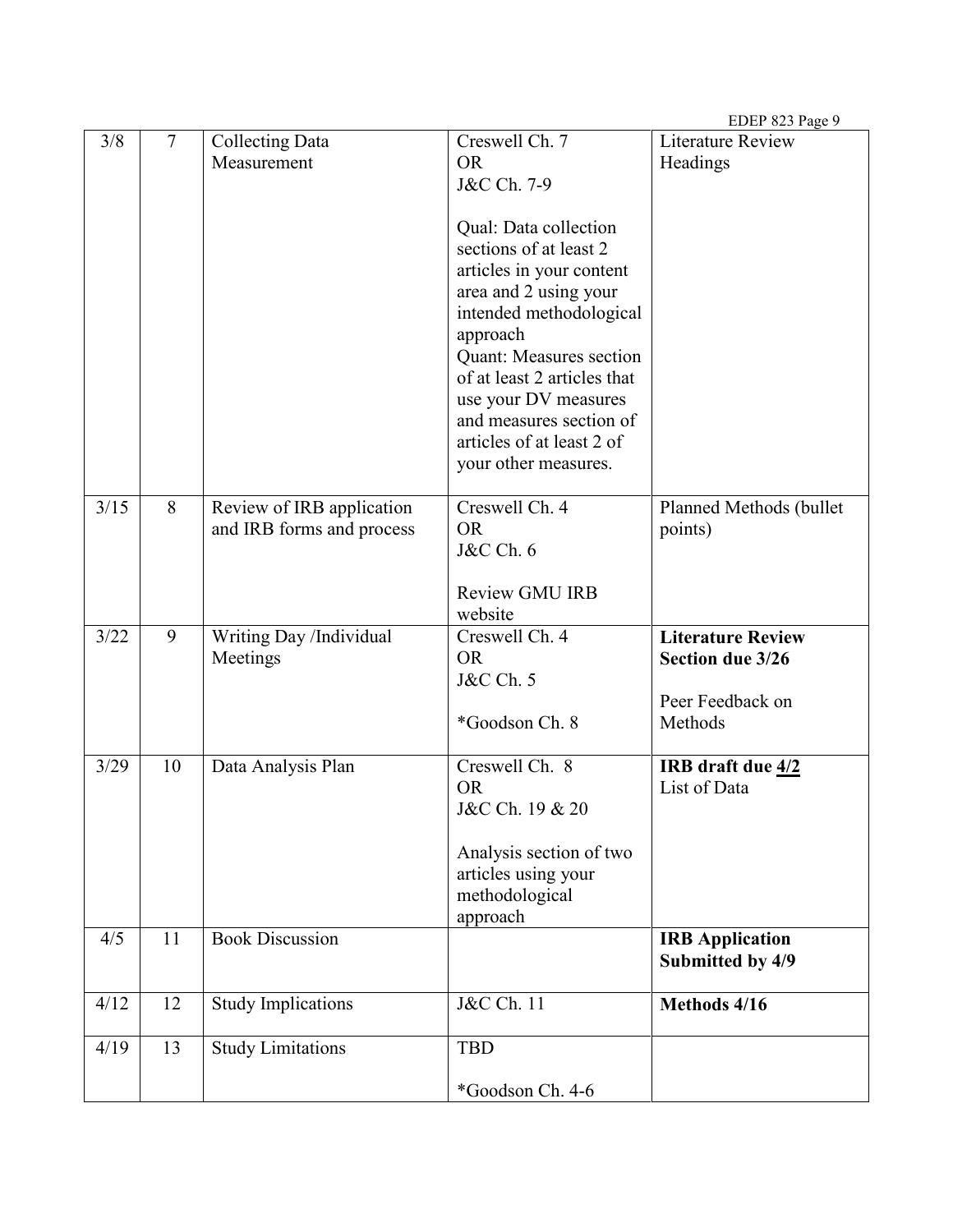#### EDEP 823 Page 10

| 4/26 | 14 | <b>Poster Presentations</b> |                              |
|------|----|-----------------------------|------------------------------|
| 5/3  | LΟ |                             | <b>Research Proposal due</b> |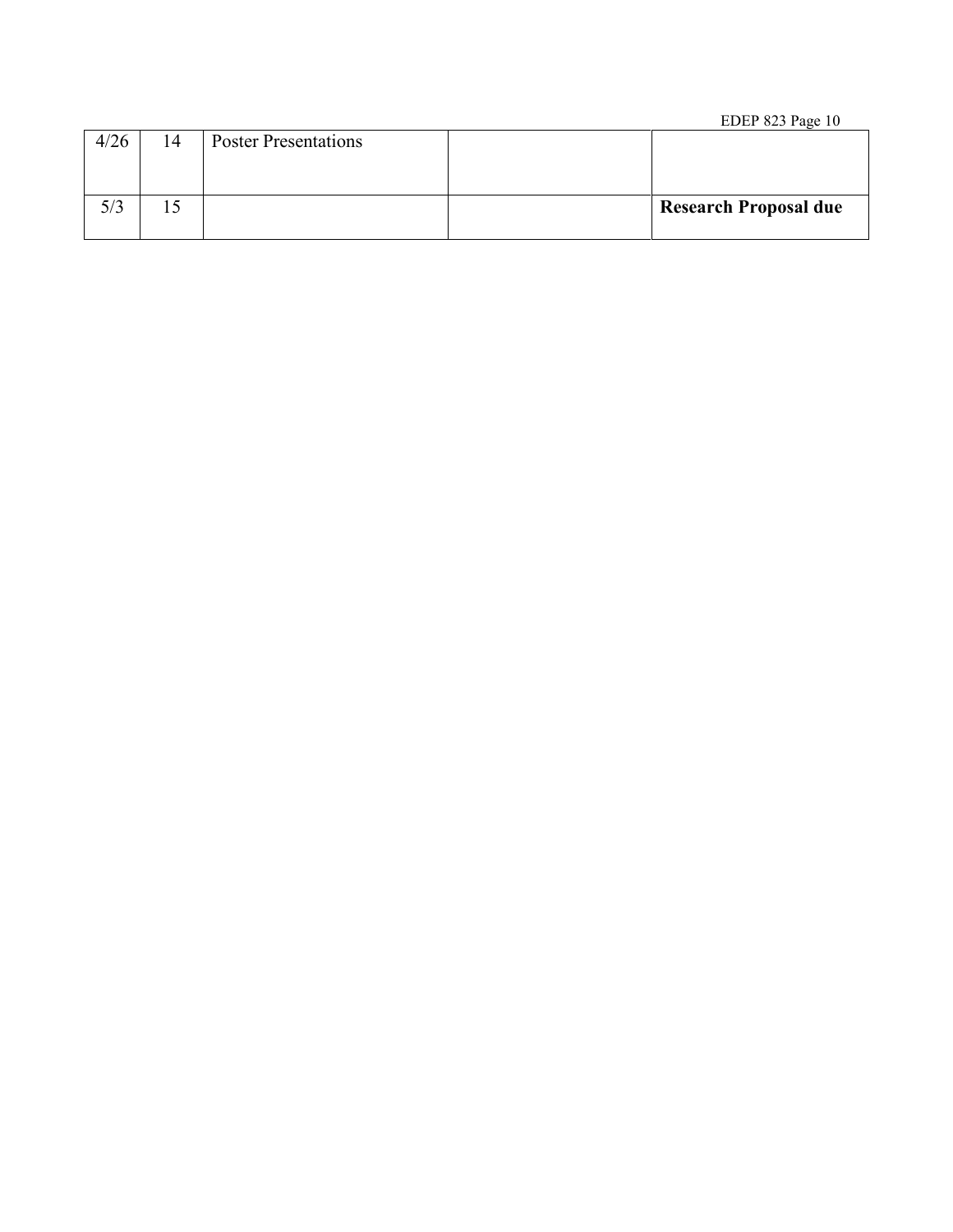EDEP 823 Page 11

|                                                                      | LEVEL OF PERFORMANCE                                                                                                                                                                                                                                                                          |                                                                                                                                                                                                                  |                                                                                                                       |                                                                                        |  |
|----------------------------------------------------------------------|-----------------------------------------------------------------------------------------------------------------------------------------------------------------------------------------------------------------------------------------------------------------------------------------------|------------------------------------------------------------------------------------------------------------------------------------------------------------------------------------------------------------------|-----------------------------------------------------------------------------------------------------------------------|----------------------------------------------------------------------------------------|--|
| <b>CRITERIA</b>                                                      | Distinguished                                                                                                                                                                                                                                                                                 | Proficient                                                                                                                                                                                                       | <b>Basic</b>                                                                                                          | Un-satisfactory                                                                        |  |
| Purpose &<br>Significance<br>of the Study<br>Review of<br>Literature | The student described in detail the<br>purpose and significance of study. The<br>student provided a complete high quality<br>literature review which cites relevant<br>references, cites current as well as earlier<br>research and deals with relevant theories<br>or theoretical frameworks | The student described in detail<br>the purpose and significance of<br>study. The student provided a<br>quality literature review citing<br>relevant research                                                     | The student described in<br>detail the purpose of the<br>study. The student<br>provided a basic literature<br>review  | The student was unable<br>to provide purpose of<br>the study or a literature<br>review |  |
| Quantitative<br>Proposals:<br>Hypothesis                             | The student clearly stated a significant<br>and testable hypothesis. The hypothesis<br>is important enough to be researched in<br>terms of its significance concerning what<br>is already known about the areas of<br>research and/or an existing theory or<br>theoretical framework          | The student stated a significant<br>and testable hypothesis.                                                                                                                                                     | The student stated a<br>testable hypothesis.                                                                          | The student was unable<br>to state a hypothesis.                                       |  |
| Qualitative<br>research<br>proposals:<br>Research<br>Questions       | The student provided a research question<br>well- aligned with the other dimensions<br>of the research design, a sufficient<br>rationale for choosing a particular<br>question, and described a process that<br>allows for evolution of the research<br>question                              | The student provided a<br>research question well-aligned<br>with other dimensions of the<br>research design.                                                                                                     | The student provided a<br>research question<br>somewhat aligned to the<br>other dimensions of the<br>research design. | The student failed to<br>provide a research<br>question.                               |  |
| Methods:<br>Quantitative                                             | The student provided a feasible design<br>which maximizes the reliability and<br>validity of the measures of her/his<br>variables. The design of the study<br>includes design, procedures, sample<br>measures                                                                                 | The student provided a<br>feasible design which<br>addresses the reliability and<br>validity of the measures of<br>her/his variables. The design<br>of the study includes design,<br>procedures, sample measures | The student provided a<br>design which includes<br>design, procedures, sample<br>measures.                            | The student was unable<br>to provide a design for<br>the study                         |  |